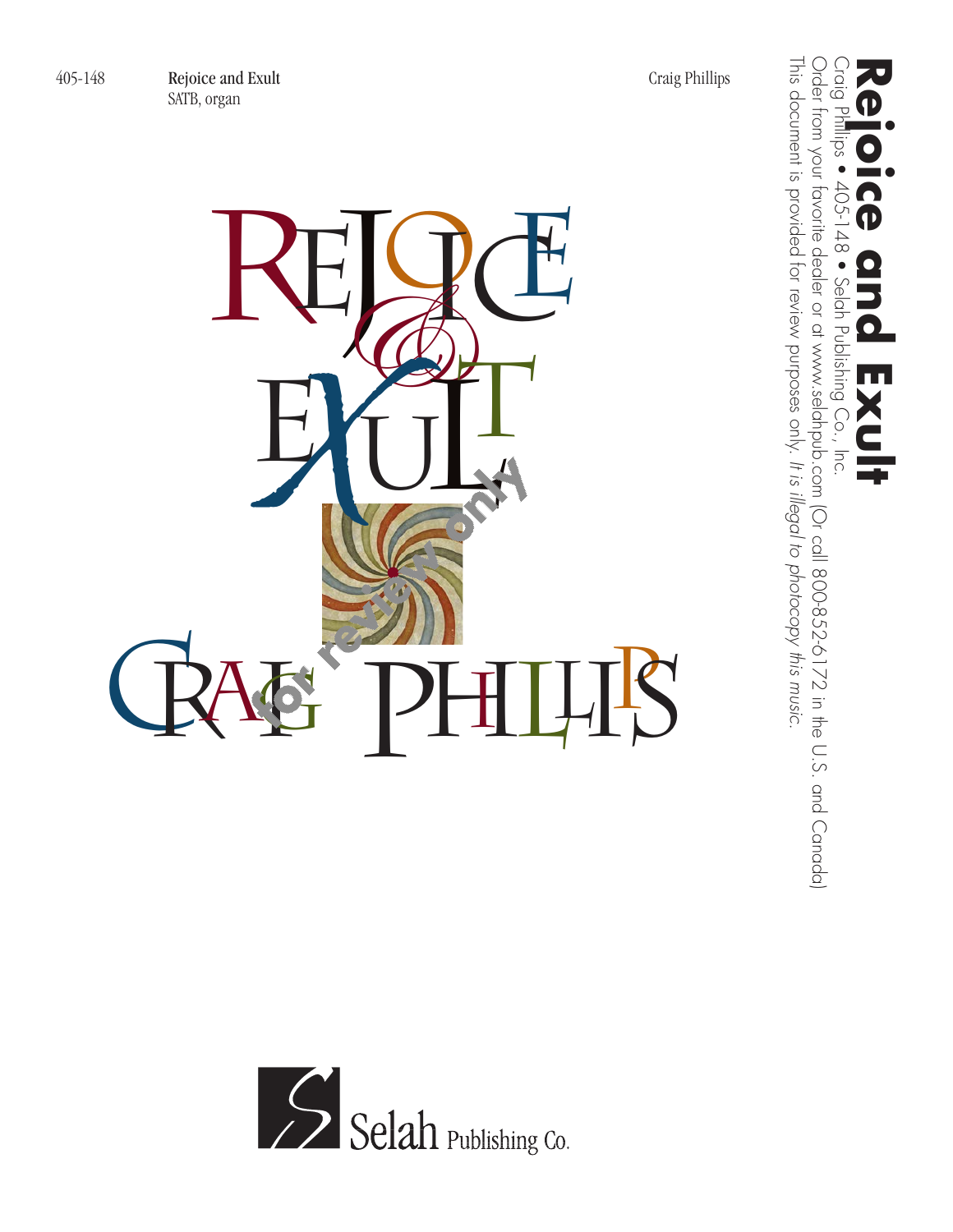

This document is provided for review purposes only. *It is illegal to photocopy this music.*

This document is provided for review purposes only. It is illegal to photocopy this music.

2

## Rejoice and Exult SATB and organ *for Mark Denton and Joe Becci*

Zephaniah 3:14b–15, 17–19, alt. Craig Phillips



Copyright © 2011 Selah Publishing Co., Inc. www.selahpub.com Printed in the U.S.A. on recycled paper. *It is illegal to photocopy this music.*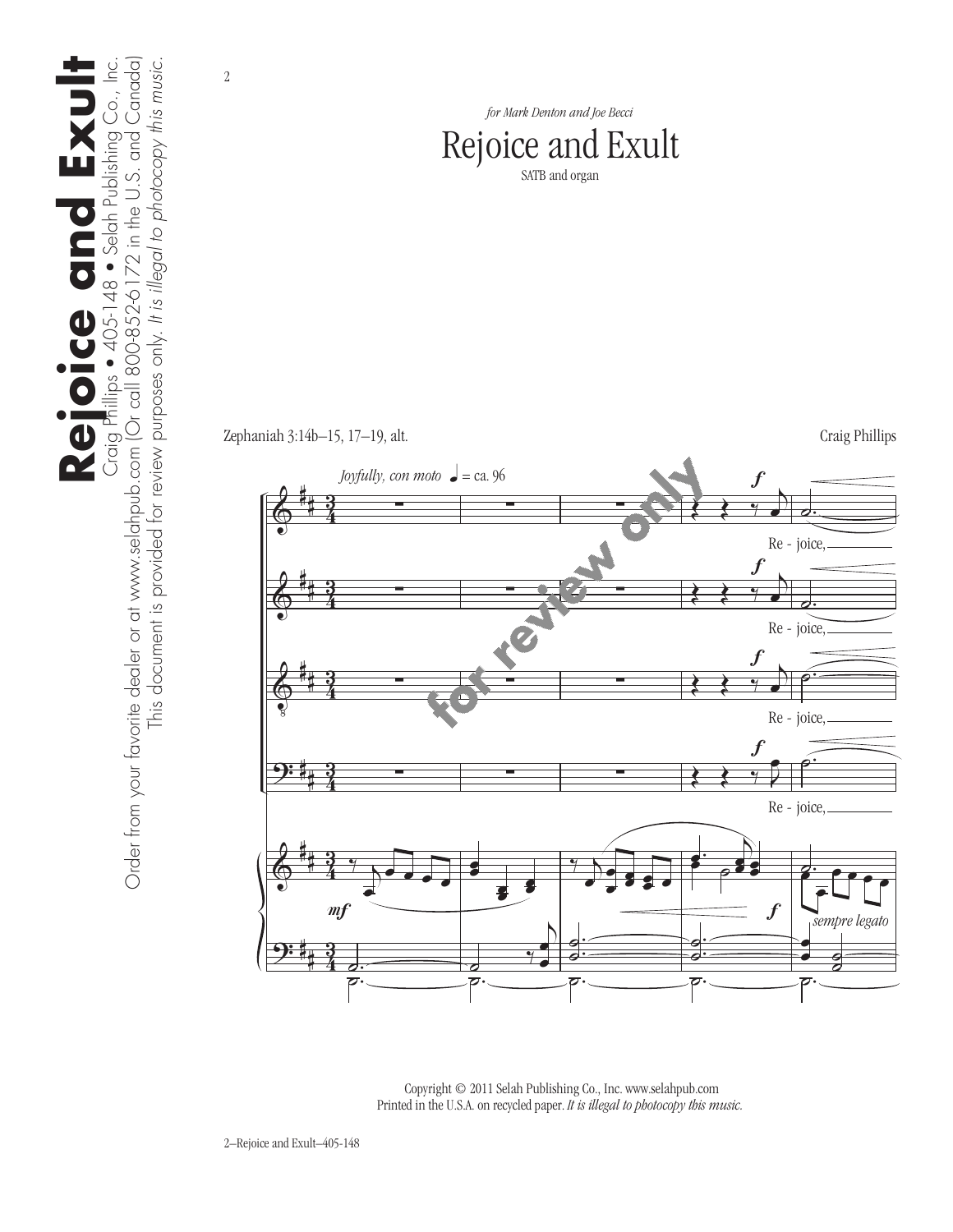

<sup>405-148–</sup>Rejoice and Exult–3

## Craig<br>- Gig R**eig Pice and Exult**<br>Craig Philips • 405-148 • Selah Publishing Co., Inc.  $\overline{\mathbf{C}}$  $\overline{5}$ 405-P  $-148$ Selah Publishing  $\bigcirc$  $\overline{\overline{C}}$ .

This document is provided for review purposes only.

This document is provided for review purposes only. It is illegal to photocopy this music.

Order from your favorite dealer or at www.selahpub.com (Or call 800-852-6172 in the U.S. and Canada)

Order from your favorite dealer or at www.selahpub.com (Or call 800-852-6172 in the U.S. and Canada)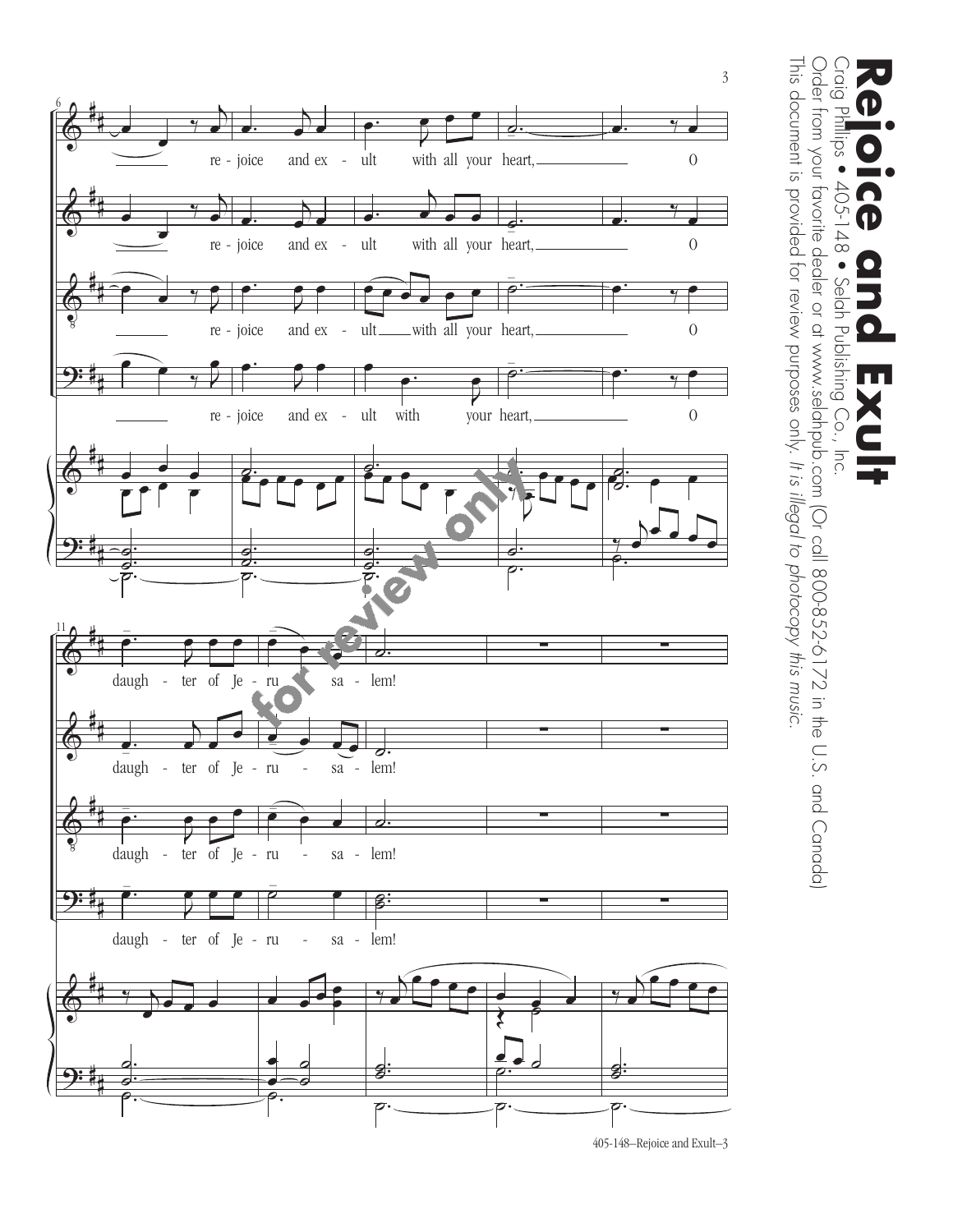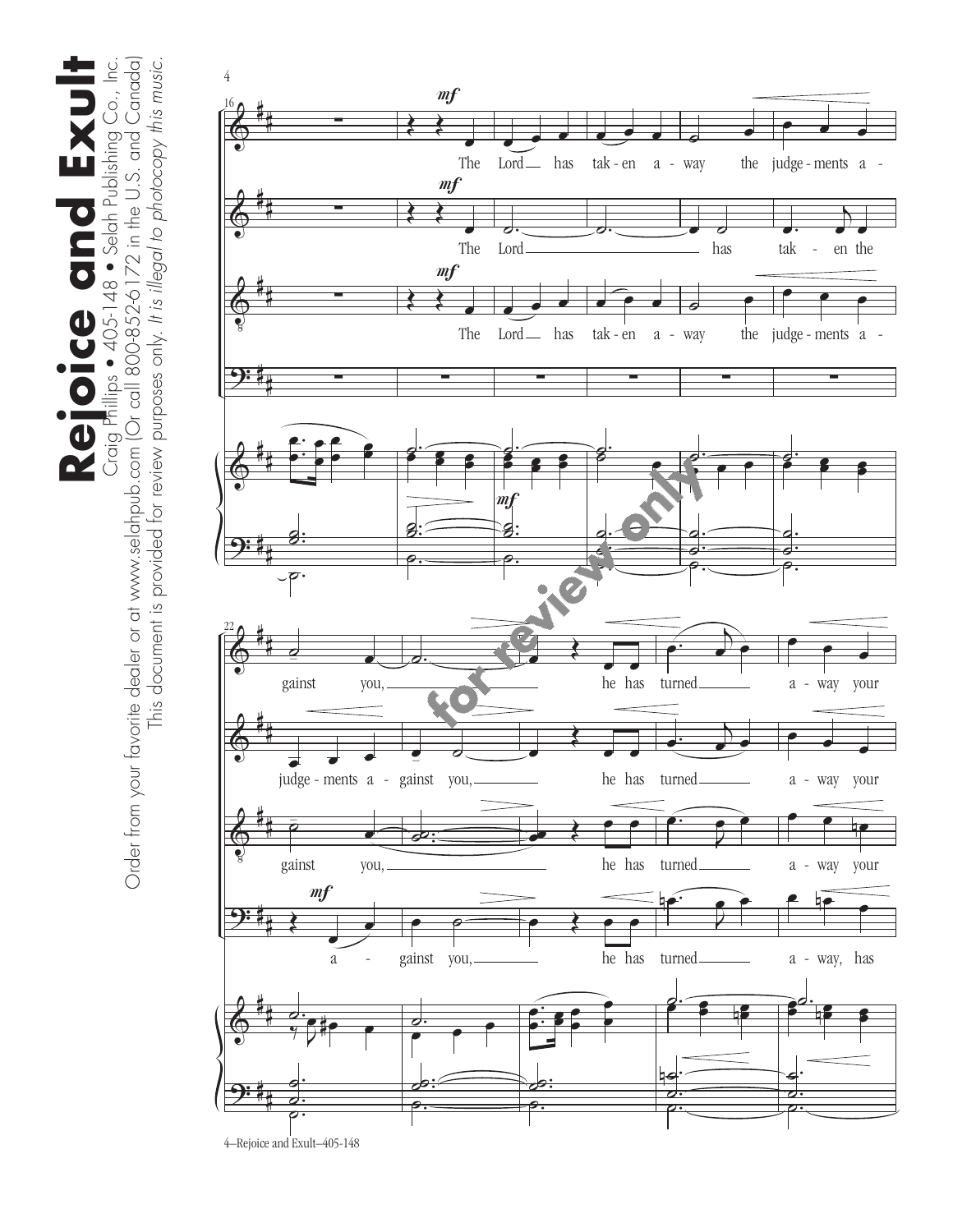

Craig Philips • 405-148 • Selah Publishing Co., Inc.<br>Order from your favorite dealer or at www.selahpub.com (Or call 800-852-6172 in the U.S. and Canada)<br>This document is provided for review purposes only It is illegal to R**eig Pice and Exult**<br>Craig Philips • 405-148 • Selah Publishing Co., Inc. D

This document is provided for review purposes only.

This document is provided for review purposes only. It is illegal to photocopy this music.

Order from your favorite dealer or at www.selahpub.com (Or call 800-852-6172 in the U.S. and Canada)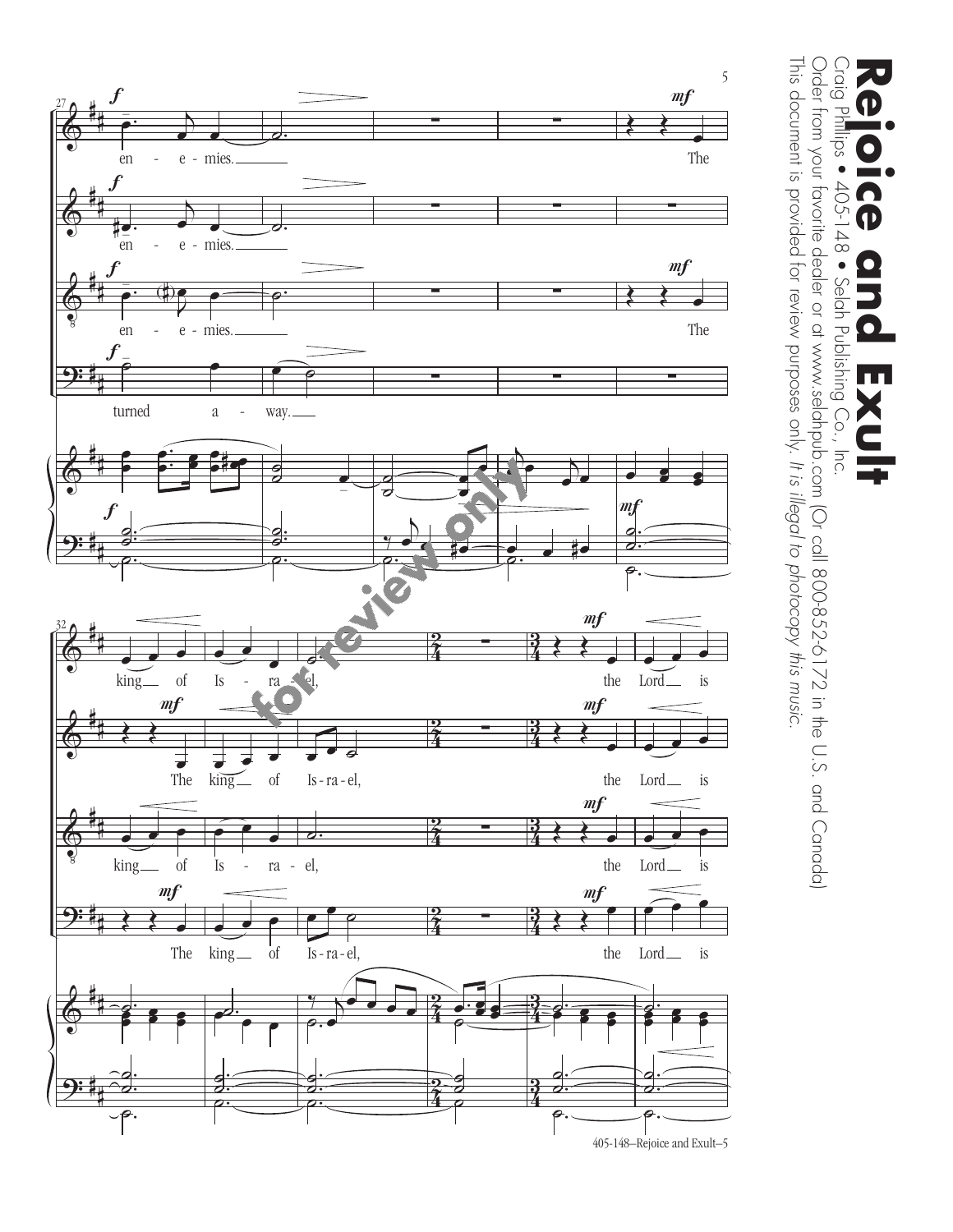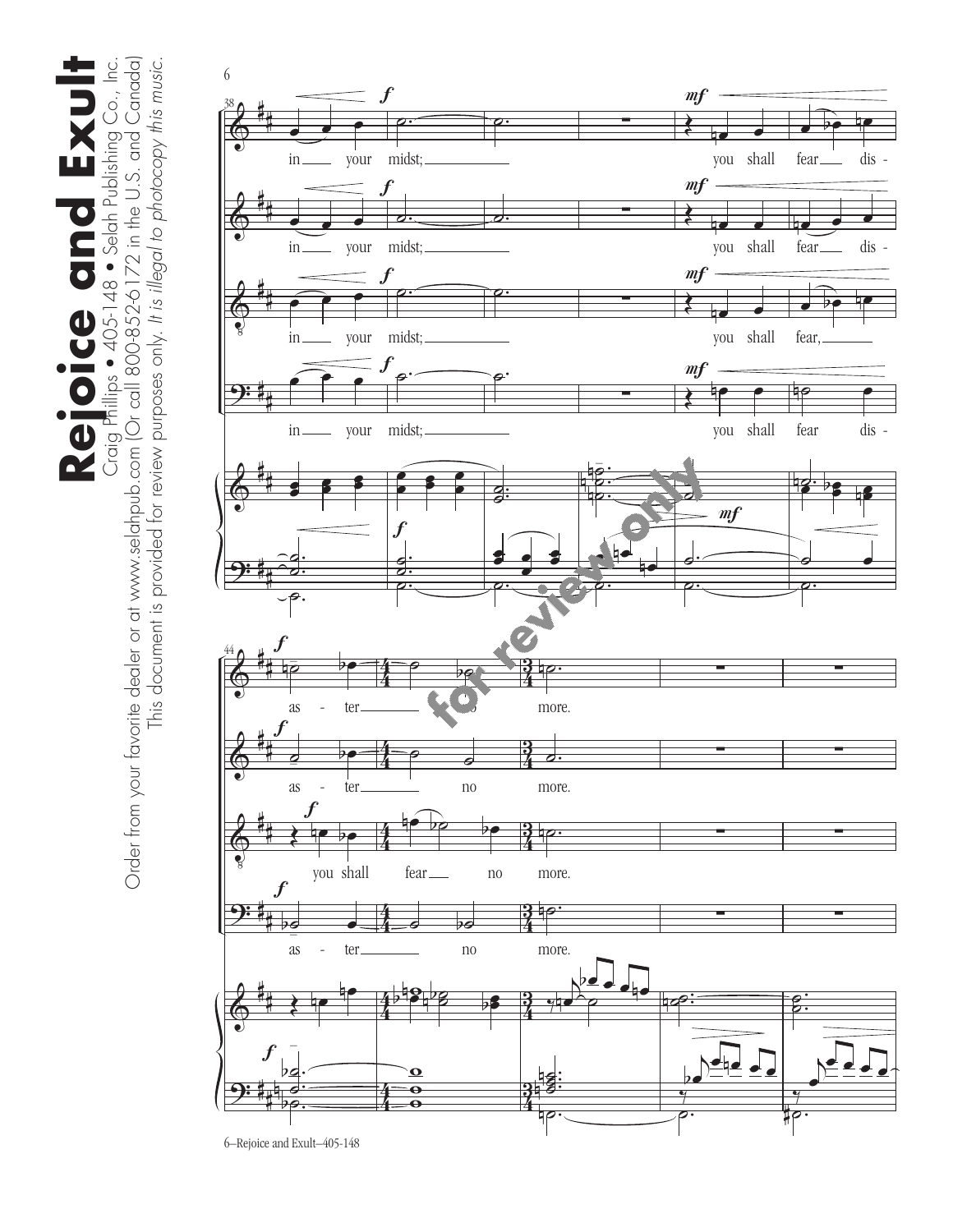

Order from your favorite dealer or at www.selahpub.com (Or call 800-852-6172 in the U.S. and Canada) Order from your favorite dealer or at www.selahpub.com (Or call 800-852-6172 in the U.S. and Canada) R**eig Pice and Exult**<br>Craig Philips • 405-148 • Selah Publishing Co., Inc. **DS** 405-148  $\bullet$ D Selah Publishing  $\bigcirc$  $\overline{\overline{C}}$ .

This document is provided for review purposes only.

This document is provided for review purposes only. It is illegal to photocopy this music.

*It is illegal to photocopy this music.*

405-148–Rejoice and Exult–7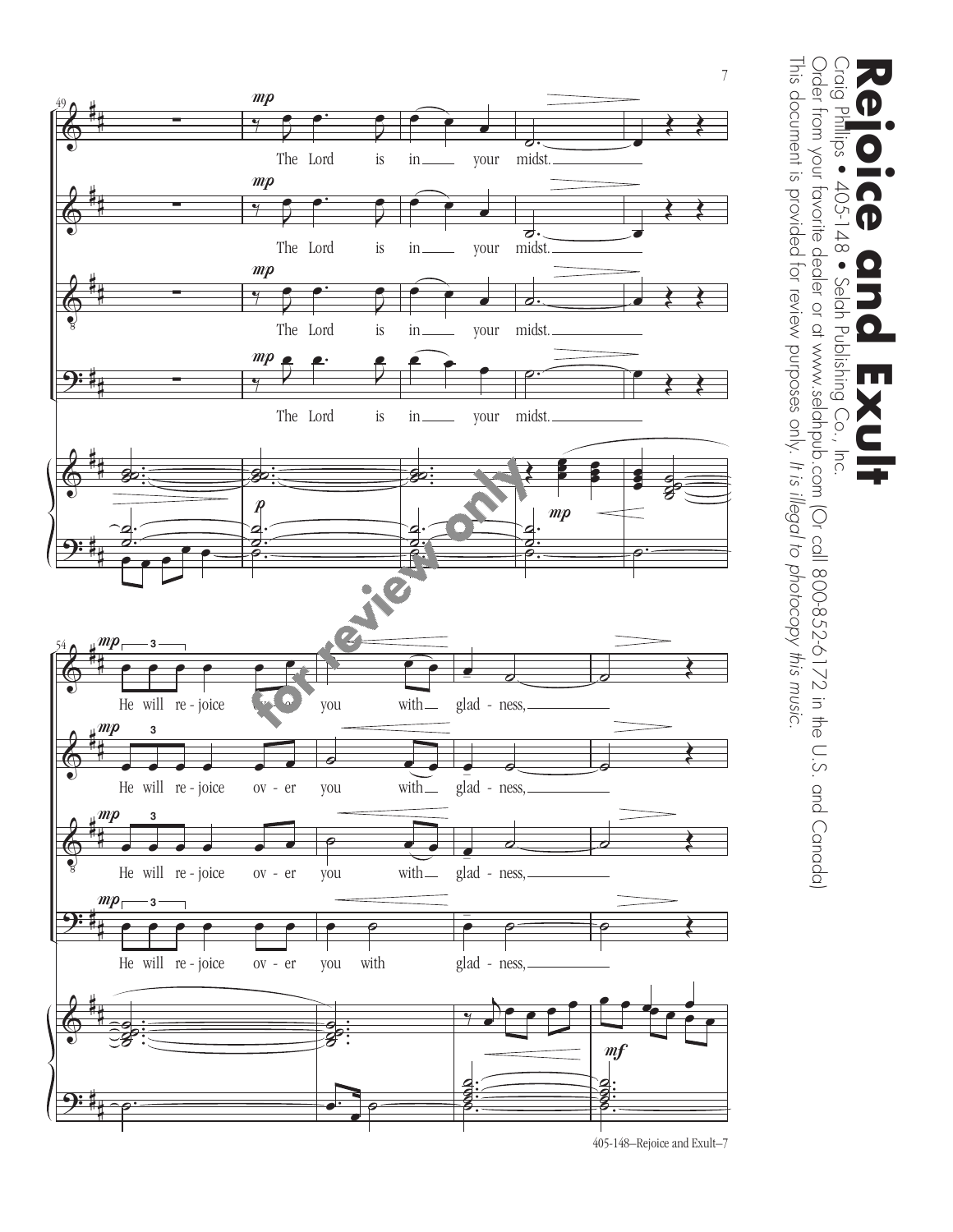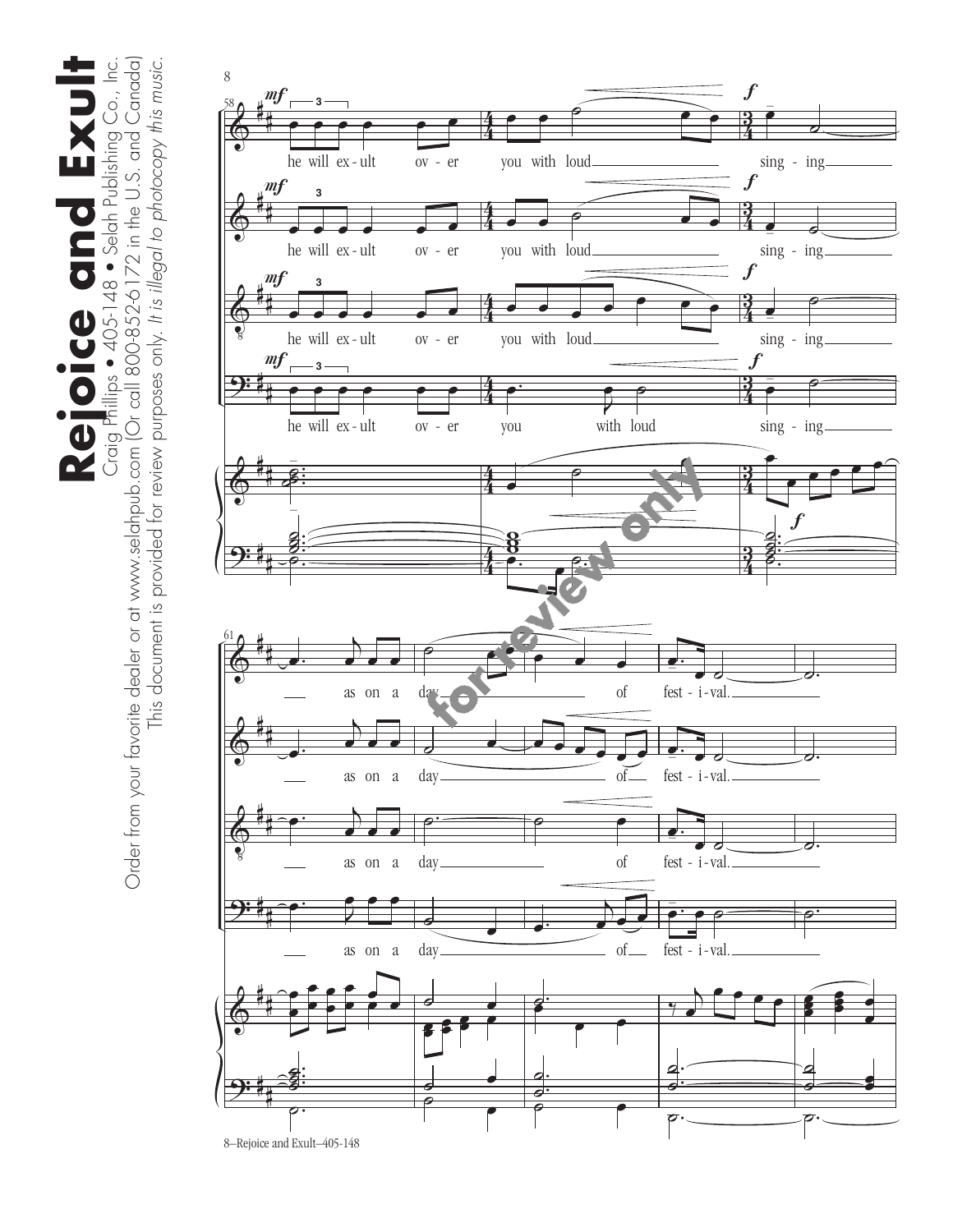

This document is provided for review purposes only.

This document is provided for review purposes only. It is illegal to photocopy this music.

Order from your favorite dealer or at www.selahpub.com (Or call 800-852-6172 in the U.S. and Canada)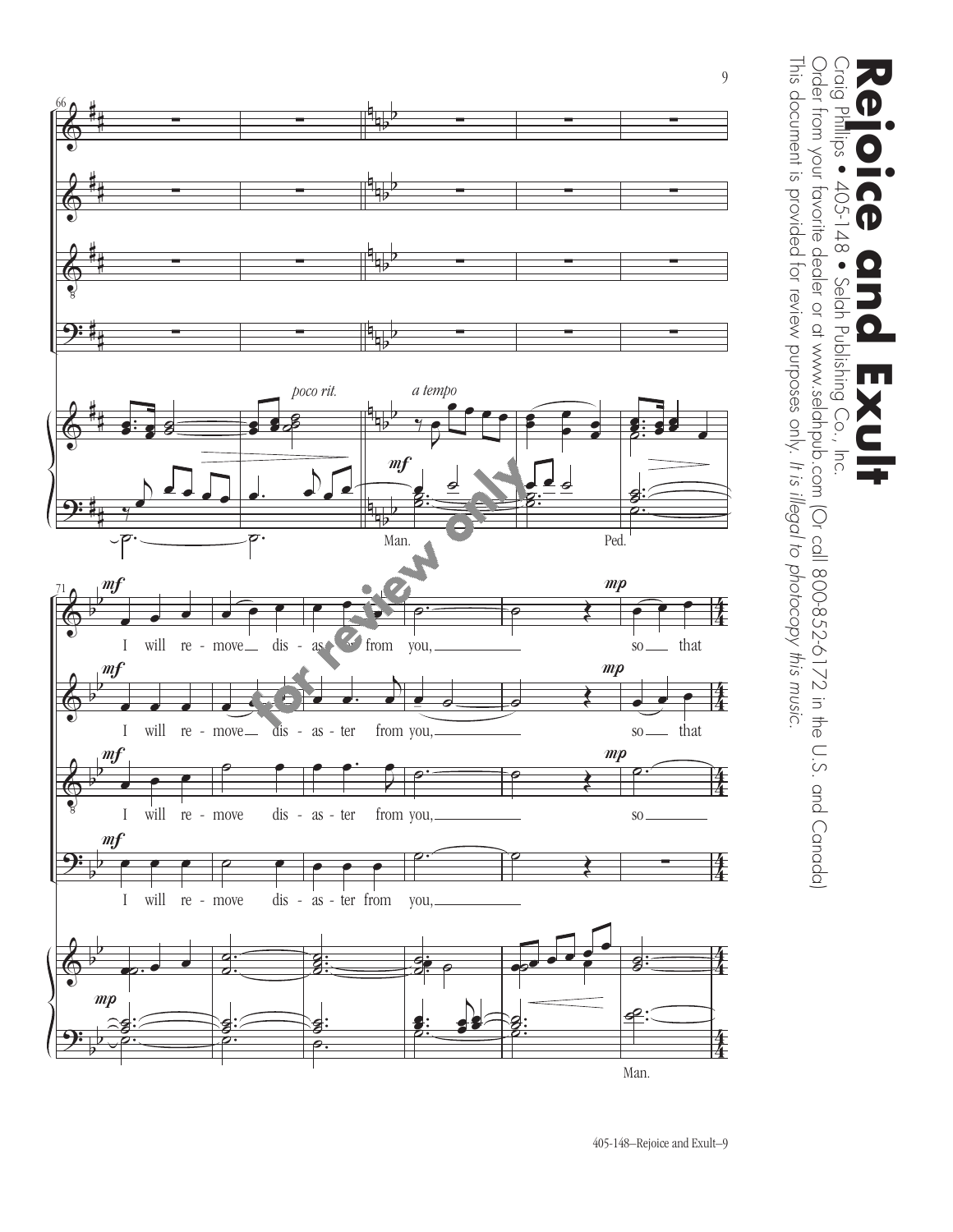

10–Rejoice and Exult–405-148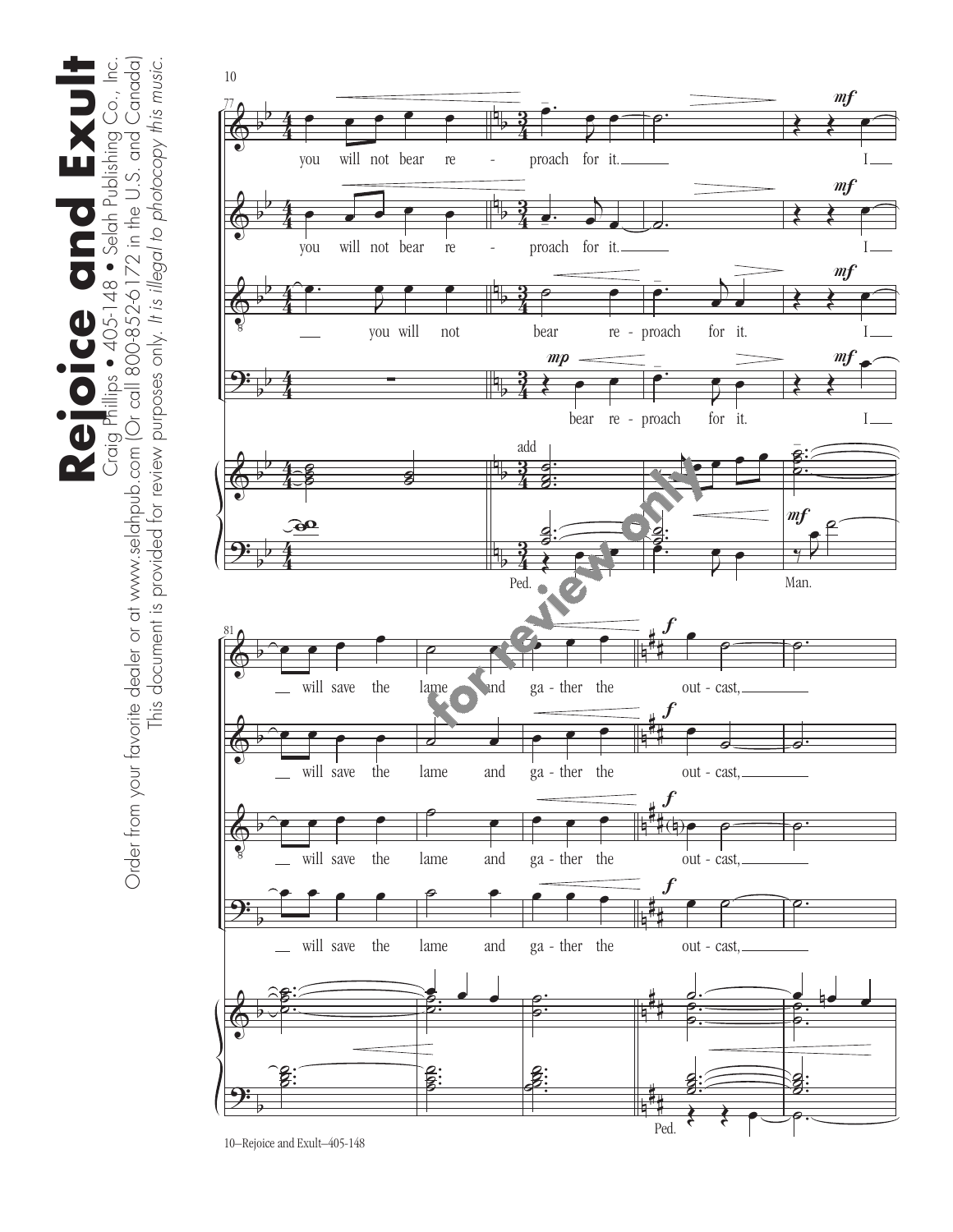

Craig Philips ● 405-148 ● Selah Publishing Co., Inc.<br>Order from your favorite dealer or at www.selahpub.com (Or call 800-852-6172 in the U.S. and Canada)<br>This document is provided for review purposes only. It is illegal t Order from your favorite dealer or at www.selahpub.com (Or call 800-852-6172 in the U.S. and Canada) R**eig Pice and Exult**<br>Craig Philips • 405-148 • Selah Publishing Co., Inc. P

This document is provided for review purposes only.